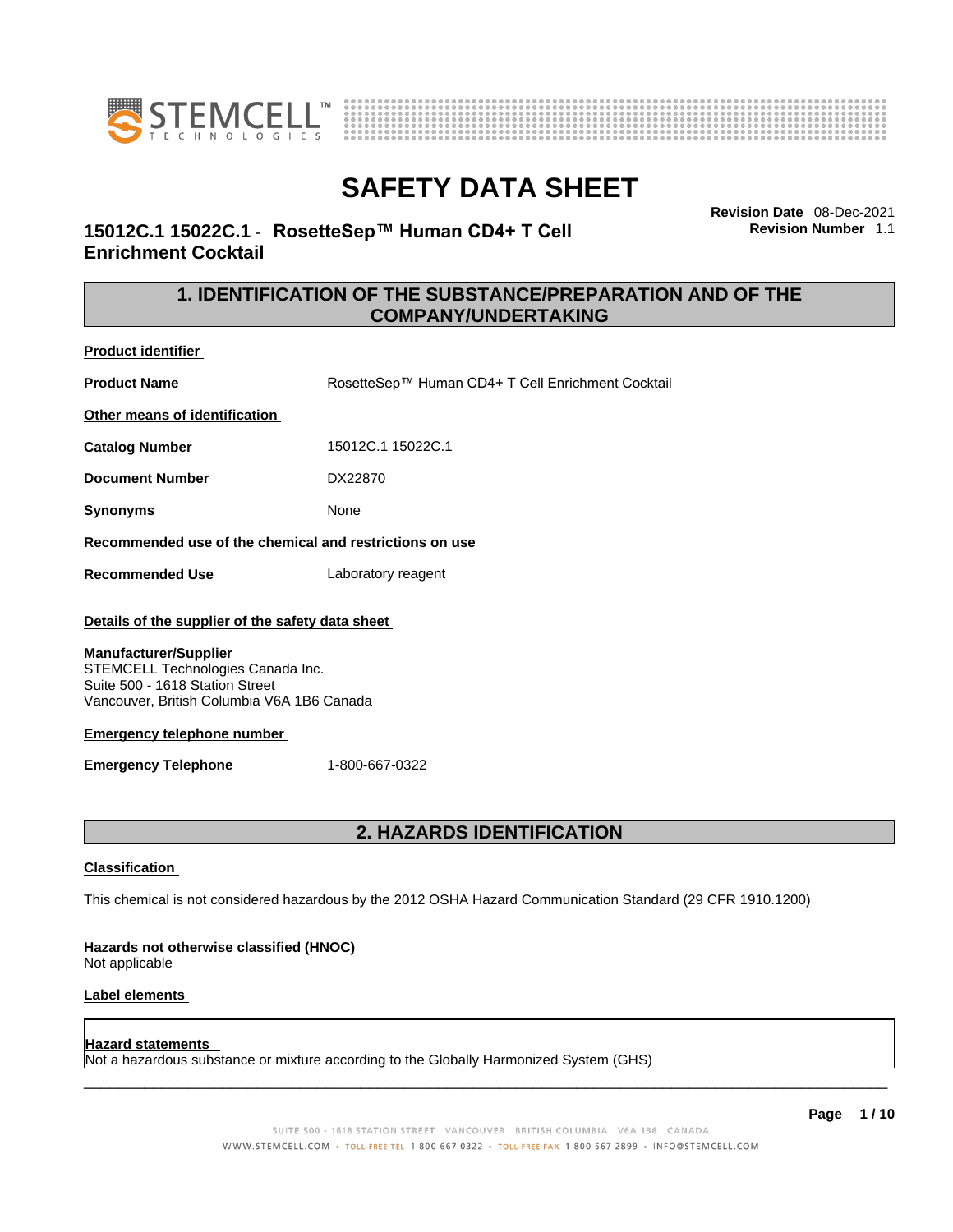



## \_\_\_\_\_\_\_\_\_\_\_\_\_\_\_\_\_\_\_\_\_\_\_\_\_\_\_\_\_\_\_\_\_\_\_\_\_\_\_\_\_\_\_\_\_\_\_\_\_\_\_\_\_\_\_\_\_\_\_\_\_\_\_\_\_\_\_\_\_\_\_\_\_\_\_\_\_\_\_\_\_\_\_\_\_\_\_\_\_\_\_\_\_ **Revision Date** 08-Dec-2021 **15012C.1 15022C.1** - **RosetteSep™ Human CD4+ T Cell Enrichment Cocktail**

The product contains no substances which at their given concentration, are considered to be hazardous to health.

**Appearance** Clear **Physical state** Liquid **Odor** No data available

**Revision Number** 1.1

**Other Information** 

Not applicable

**Unknown acute toxicity** 0 % of the mixture consists of ingredient(s) of unknown toxicity

0 % of the mixture consists of ingredient(s) of unknown acute oral toxicity

0 % of the mixture consists of ingredient(s) of unknown acute dermal toxicity

0 % of the mixture consists of ingredient(s) of unknown acute inhalation toxicity (gas)

0 % of the mixture consists of ingredient(s) of unknown acute inhalation toxicity (vapor)

0 % of the mixture consists of ingredient(s) of unknown acute inhalation toxicity (dust/mist)

### **3. COMPOSITION/INFORMATION ON INGREDIENTS**

#### **Substance**

Not applicable.

### **Mixture**

Not a hazardous substance or mixture according to the Globally Harmonized System (GHS)

\*The exact percentage (concentration) ofcomposition has been withheld as a trade secret.

### **4. FIRST AID MEASURES**

### **Description of first aid measures**

| <b>Inhalation</b>   | Remove to fresh air.                                                                                                    |  |
|---------------------|-------------------------------------------------------------------------------------------------------------------------|--|
| Eye contact         | Rinse thoroughly with plenty of water for at least 15 minutes, lifting lower and upper eyelids.<br>Consult a physician. |  |
| <b>Skin contact</b> | Wash skin with soap and water.                                                                                          |  |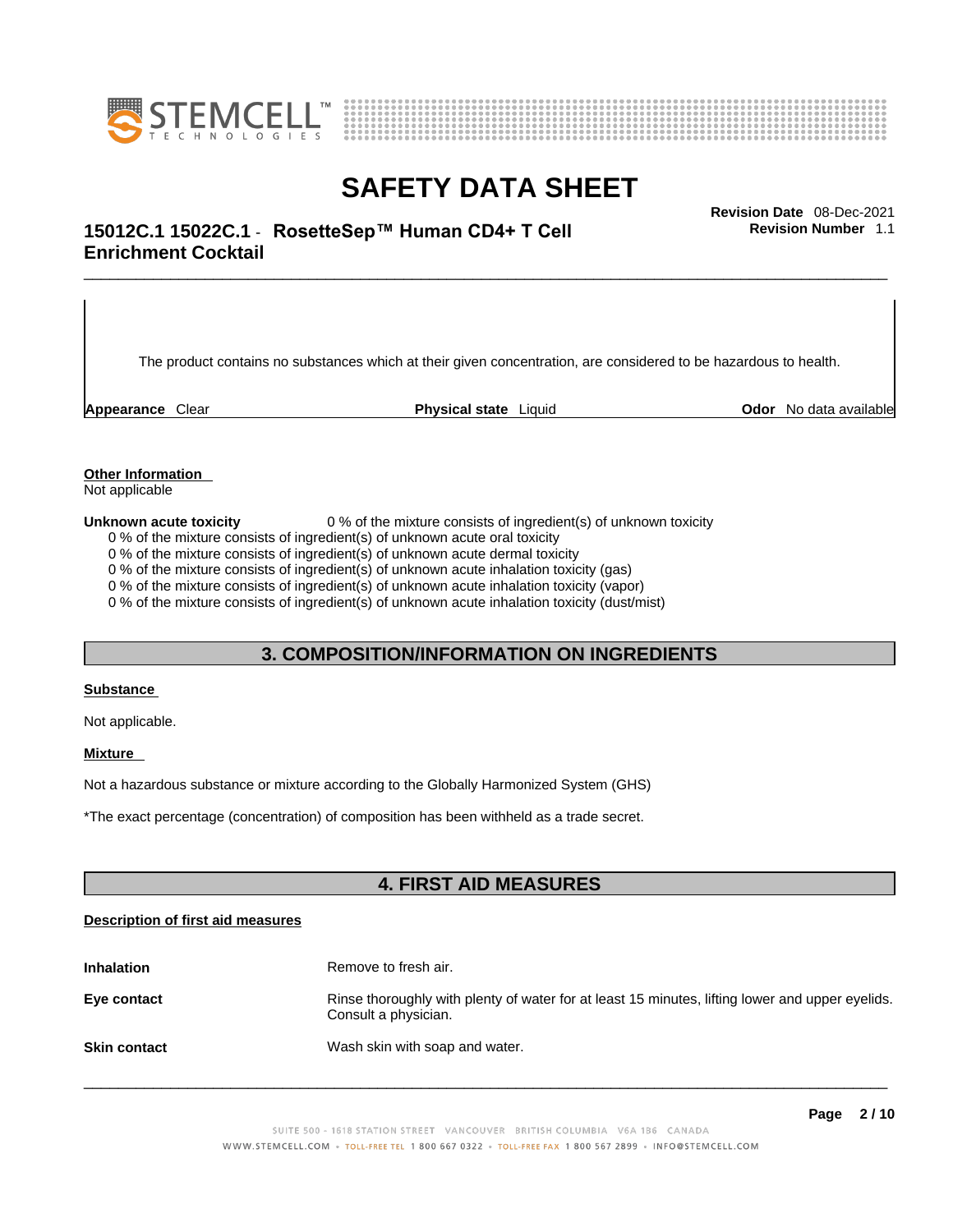



## \_\_\_\_\_\_\_\_\_\_\_\_\_\_\_\_\_\_\_\_\_\_\_\_\_\_\_\_\_\_\_\_\_\_\_\_\_\_\_\_\_\_\_\_\_\_\_\_\_\_\_\_\_\_\_\_\_\_\_\_\_\_\_\_\_\_\_\_\_\_\_\_\_\_\_\_\_\_\_\_\_\_\_\_\_\_\_\_\_\_\_\_\_ **Revision Date** 08-Dec-2021 **15012C.1 15022C.1** - **RosetteSep™ Human CD4+ T Cell Enrichment Cocktail**

**Ingestion** Clean mouth with water and drink afterwards plenty of water. **Most important symptoms and effects, both acute and delayed Symptoms** No information available. **Indication of any immediate medical attention and special treatment needed Note to physicians** Treat symptomatically. **5. FIRE-FIGHTING MEASURES Suitable Extinguishing Media** Use extinguishing measures that are appropriate to local circumstances and the surrounding environment. **Unsuitable extinguishing media** CAUTION: Use of water spray when fighting fire may be inefficient. **Specific hazards arising from the chemical** No information available. **Explosion data Sensitivity to Mechanical Impact** None. **Sensitivity to Static Discharge** None. **Special protective equipment for fire-fighters** Firefighters should wear self-contained breathing apparatus and full firefighting turnout gear. Use personal protection equipment. **6. ACCIDENTAL RELEASE MEASURES Personal precautions, protective equipment and emergency procedures Personal precautions** Ensure adequate ventilation.

**Environmental precautions** See Section 12 for additional Ecological Information.

### **Methods and material for containment and cleaning up**

**Environmental precautions** 

**Methods for containment** Prevent further leakage or spillage if safe to do so.

 $\_$  ,  $\_$  ,  $\_$  ,  $\_$  ,  $\_$  ,  $\_$  ,  $\_$  ,  $\_$  ,  $\_$  ,  $\_$  ,  $\_$  ,  $\_$  ,  $\_$  ,  $\_$  ,  $\_$  ,  $\_$  ,  $\_$  ,  $\_$  ,  $\_$  ,  $\_$  ,  $\_$  ,  $\_$  ,  $\_$  ,  $\_$  ,  $\_$  ,  $\_$  ,  $\_$  ,  $\_$  ,  $\_$  ,  $\_$  ,  $\_$  ,  $\_$  ,  $\_$  ,  $\_$  ,  $\_$  ,  $\_$  ,  $\_$  ,

**Revision Number** 1.1

**Page 3 / 10**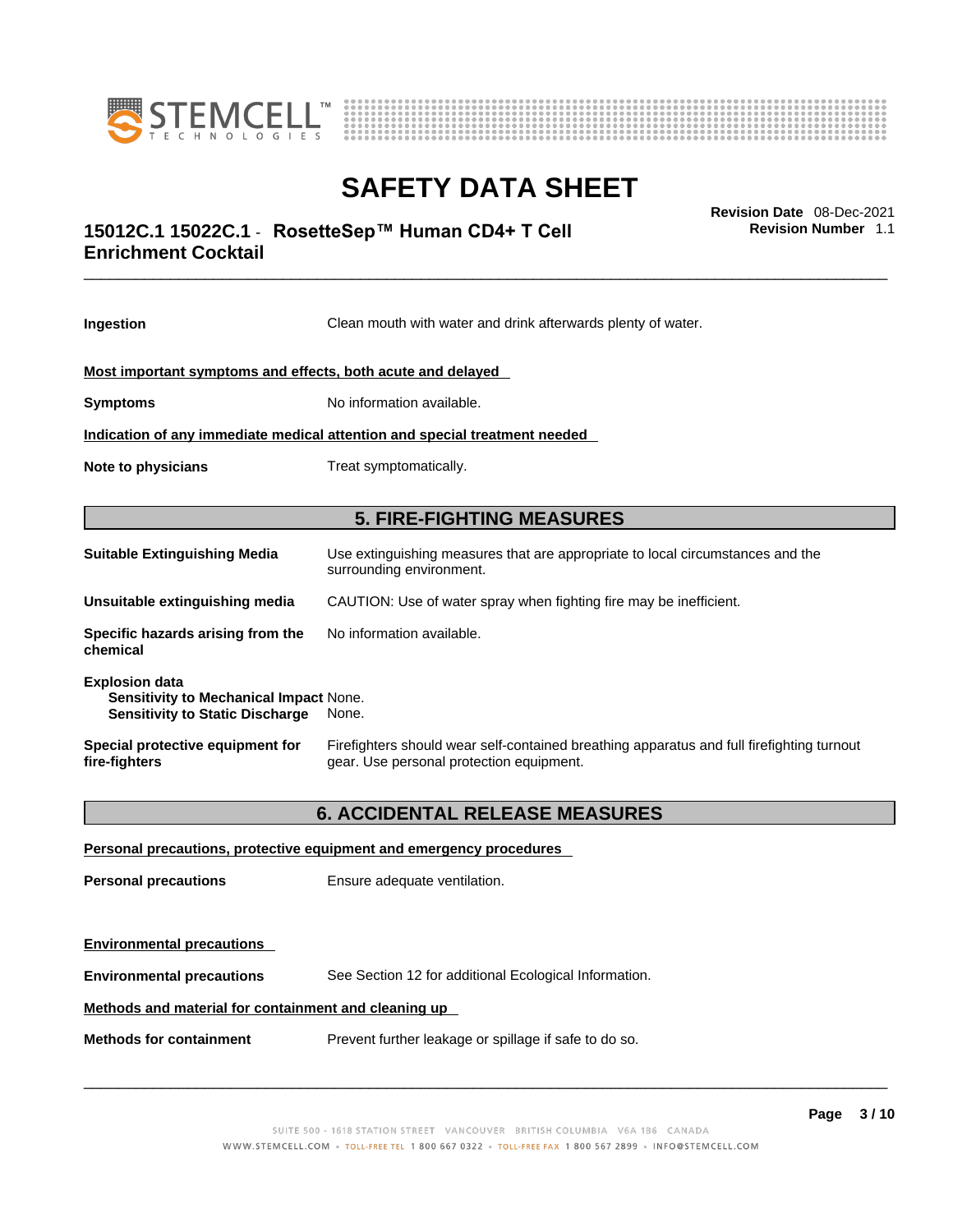



**Revision Number** 1.1

## \_\_\_\_\_\_\_\_\_\_\_\_\_\_\_\_\_\_\_\_\_\_\_\_\_\_\_\_\_\_\_\_\_\_\_\_\_\_\_\_\_\_\_\_\_\_\_\_\_\_\_\_\_\_\_\_\_\_\_\_\_\_\_\_\_\_\_\_\_\_\_\_\_\_\_\_\_\_\_\_\_\_\_\_\_\_\_\_\_\_\_\_\_ **Revision Date** 08-Dec-2021 **15012C.1 15022C.1** - **RosetteSep™ Human CD4+ T Cell Enrichment Cocktail**

| Methods for cleaning up                | Pick up and transfer to properly labeled containers.                                 |
|----------------------------------------|--------------------------------------------------------------------------------------|
| <b>Prevention of secondary hazards</b> | Clean contaminated objects and areas thoroughly observing environmental regulations. |

### **7. HANDLING AND STORAGE**

| Advice on safe handling                                      | Handle in accordance with good industrial hygiene and safety practice.              |  |
|--------------------------------------------------------------|-------------------------------------------------------------------------------------|--|
| Conditions for safe storage, including any incompatibilities |                                                                                     |  |
| <b>Storage Conditions</b>                                    | Store in accordance with information listed on the Product Information Sheet (PIS). |  |

### **8. EXPOSURE CONTROLS/PERSONAL PROTECTION**

### **Control parameters**

**Precautions for safe handling**

**Exposure Limits** This product, as supplied, does not contain any hazardous materials with occupational exposure limits established by the region specific regulatory bodies.

### **Appropriate engineering controls**

| <b>Engineering controls</b> | Showers              |
|-----------------------------|----------------------|
|                             | Eyewash stations     |
|                             | Ventilation systems. |

**Individual protection measures, such as personal protective equipment Eye/face protection** No special protective equipment required. **Skin and body protection** No special protective equipment required. **Respiratory protection** No protective equipment is needed under normal use conditions. If exposure limits are exceeded or irritation is experienced, ventilation and evacuation may be required. **General hygiene considerations** Handle in accordance with good industrial hygiene and safety practice.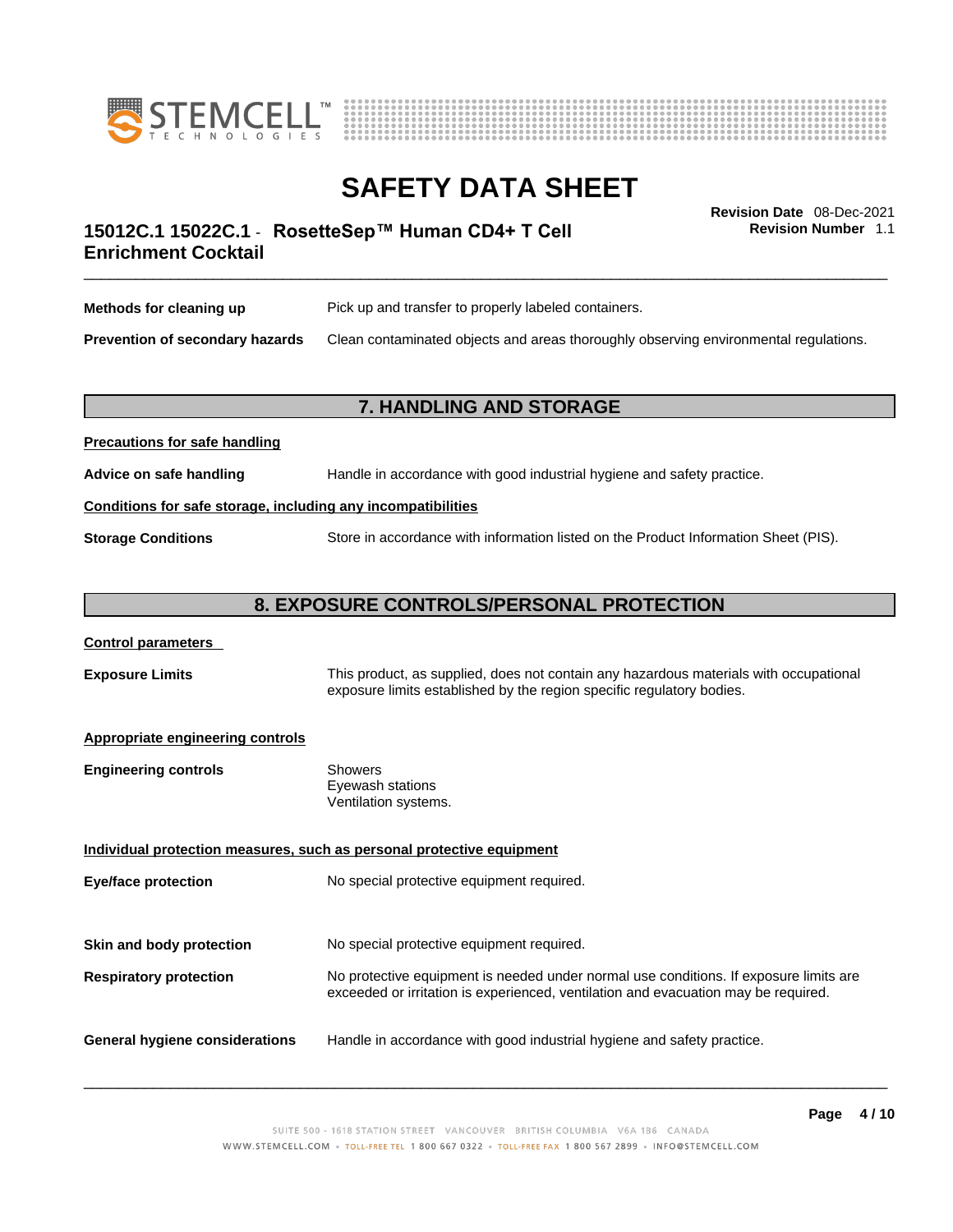



## \_\_\_\_\_\_\_\_\_\_\_\_\_\_\_\_\_\_\_\_\_\_\_\_\_\_\_\_\_\_\_\_\_\_\_\_\_\_\_\_\_\_\_\_\_\_\_\_\_\_\_\_\_\_\_\_\_\_\_\_\_\_\_\_\_\_\_\_\_\_\_\_\_\_\_\_\_\_\_\_\_\_\_\_\_\_\_\_\_\_\_\_\_ **Revision Date** 08-Dec-2021 **15012C.1 15022C.1** - **RosetteSep™ Human CD4+ T Cell Enrichment Cocktail**

**9. PHYSICAL AND CHEMICAL PROPERTIES Information on basic physical and chemical properties Physical state** Liquid **Appearance** Clear<br> **Color** No int **Color Color Color Color Color Color Color No** data available **Odor Odor Constanting Codor Constanting Codor Codor Codor Codor Codor Codor Codor Codor Codor Codor Codor Codor Codor Codor Codor Codor Codor Codor Codor Codor Codor Codor Codor No data available Explosive properties** No data available **Oxidizing properties** No information available **Other Information Softening point** No information available **Molecular weight** No information available **Molecular formula** No information available<br>**VOC Content (%)** No information available **VOC Content (%) Liquid Density** No information available **Bulk density No information available 10. STABILITY AND REACTIVITY Property CONSCRUTE IN THE VALUES REMARKS • Method pH** No data available None known **Melting point / freezing point Boiling point / boiling range No data available None known Flash point Communist Communist Communist Communist Communist Communist Communist Communist Communist Communist Communist Communist Communist Communist Communist Communist Communist Communist Communist Communist Communi Evaporation rate Reserve ACC** No data available **None known** None known **Flammability (solid, gas)** No data available None known **Flammability Limit in Air None known None known Upper flammability limit:** No data available **Lower flammability limit:** No data available **Vapor pressure No data available None known Vapor density No data available None known Relative density Notata available None known Water solubility <br>
<b>Water solubility n** other solvents Modata available None known<br>
None known **Solubility in other solvents** No data available **None known**<br> **Partition coefficient** No data available None known **Partition coefficient**<br> **Autoignition temperature**<br>
No data available **Autoignition temperature** No data available None known<br> **Decomposition temperature** No data available None known **Decomposition temperature** No data available None known<br> **Kinematic viscosity** No data available None known **Kinematic viscosity** No data available<br> **Dynamic viscosity** No data available **Dynamic viscosity** None known

**Reactivity No information available.** 

**Chemical stability** Stable under recommended transport or storage conditions.

 $\_$  ,  $\_$  ,  $\_$  ,  $\_$  ,  $\_$  ,  $\_$  ,  $\_$  ,  $\_$  ,  $\_$  ,  $\_$  ,  $\_$  ,  $\_$  ,  $\_$  ,  $\_$  ,  $\_$  ,  $\_$  ,  $\_$  ,  $\_$  ,  $\_$  ,  $\_$  ,  $\_$  ,  $\_$  ,  $\_$  ,  $\_$  ,  $\_$  ,  $\_$  ,  $\_$  ,  $\_$  ,  $\_$  ,  $\_$  ,  $\_$  ,  $\_$  ,  $\_$  ,  $\_$  ,  $\_$  ,  $\_$  ,  $\_$  ,

**Revision Number** 1.1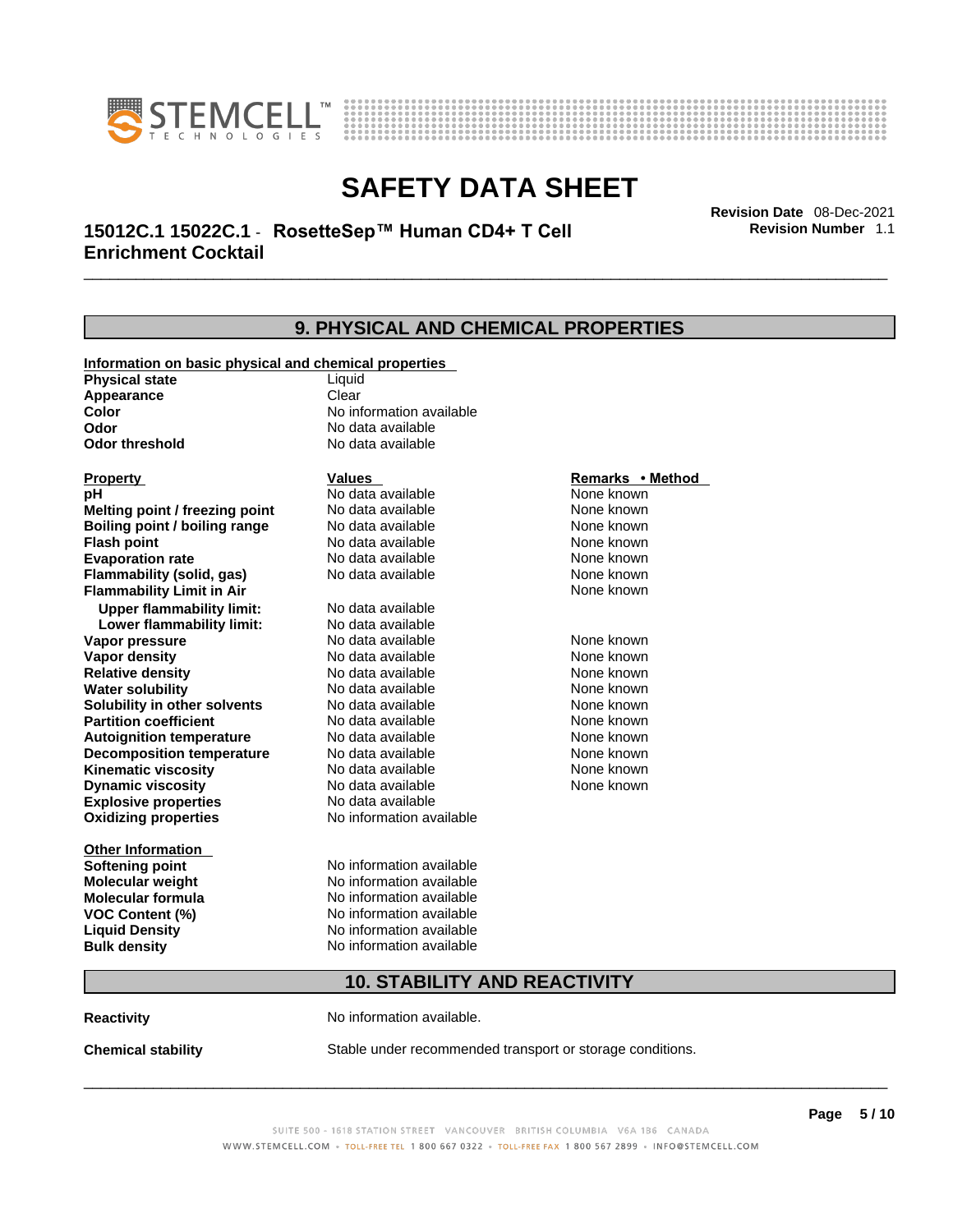



## \_\_\_\_\_\_\_\_\_\_\_\_\_\_\_\_\_\_\_\_\_\_\_\_\_\_\_\_\_\_\_\_\_\_\_\_\_\_\_\_\_\_\_\_\_\_\_\_\_\_\_\_\_\_\_\_\_\_\_\_\_\_\_\_\_\_\_\_\_\_\_\_\_\_\_\_\_\_\_\_\_\_\_\_\_\_\_\_\_\_\_\_\_ **Revision Date** 08-Dec-2021 **15012C.1 15022C.1** - **RosetteSep™ Human CD4+ T Cell Enrichment Cocktail**

**Revision Number** 1.1

| <b>Possibility of hazardous reactions</b> None under normal processing. |
|-------------------------------------------------------------------------|
| None known based on information supplied.                               |
| None known based on information supplied.                               |
|                                                                         |

**Hazardous decomposition products** None known based on information supplied.

### **11. TOXICOLOGICAL INFORMATION**

### **Information on likely routes of exposure**

### **Product Information**

|                                                                                        | Ingestion           | Specific test data for the substance or mixture is not available. |
|----------------------------------------------------------------------------------------|---------------------|-------------------------------------------------------------------|
|                                                                                        | <b>Skin contact</b> | Specific test data for the substance or mixture is not available. |
|                                                                                        | Eye contact         | Specific test data for the substance or mixture is not available. |
| Specific test data for the substance or mixture is not available.<br><b>Inhalation</b> |                     |                                                                   |

**Symptoms** No information available.

**Numerical measures of toxicity**

**Acute toxicity**

**Unknown acute toxicity** 0 % of the mixture consists of ingredient(s) of unknown toxicity

0 % of the mixture consists of ingredient(s) of unknown acute oral toxicity

0 % of the mixture consists of ingredient(s) of unknown acute dermal toxicity

0 % of the mixture consists of ingredient(s) of unknown acute inhalation toxicity (gas)

0 % of the mixture consists of ingredient(s) of unknown acute inhalation toxicity (vapor)

0 % of the mixture consists of ingredient(s) of unknown acute inhalation toxicity (dust/mist) Product Information

### **Delayed and immediate effects as well as chronic effects from short and long-term exposure**

| <b>Skin</b><br>---<br>inform<br><b>Virritation</b><br>Nο<br>$-1$<br>---------<br>mation available.<br>. corros |  |
|----------------------------------------------------------------------------------------------------------------|--|
| Proo<br>nauon                                                                                                  |  |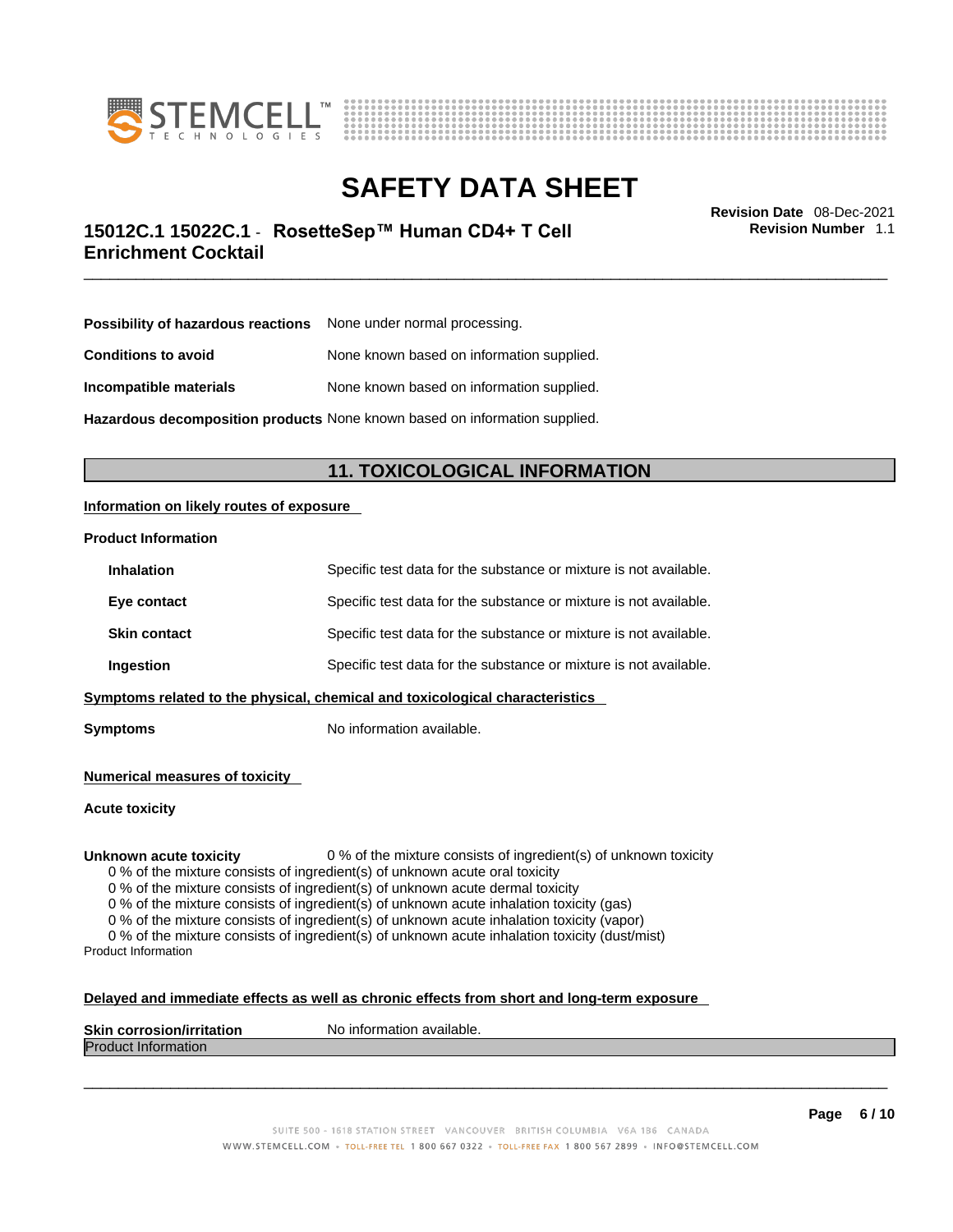

**Ecotoxicity** 



# **SAFETY DATA SHEET**

## \_\_\_\_\_\_\_\_\_\_\_\_\_\_\_\_\_\_\_\_\_\_\_\_\_\_\_\_\_\_\_\_\_\_\_\_\_\_\_\_\_\_\_\_\_\_\_\_\_\_\_\_\_\_\_\_\_\_\_\_\_\_\_\_\_\_\_\_\_\_\_\_\_\_\_\_\_\_\_\_\_\_\_\_\_\_\_\_\_\_\_\_\_ **Revision Date** 08-Dec-2021 **15012C.1 15022C.1** - **RosetteSep™ Human CD4+ T Cell Enrichment Cocktail**

**Revision Number** 1.1

| Serious eye damage/eye irritation                                                          | No information available.  |  |
|--------------------------------------------------------------------------------------------|----------------------------|--|
| <b>Product Information</b>                                                                 |                            |  |
| <b>Respiratory or skin sensitization</b>                                                   | No information available.  |  |
| <b>Product Information</b>                                                                 |                            |  |
| Germ cell mutagenicity                                                                     | No information available.  |  |
| <b>Product Information</b>                                                                 |                            |  |
| Carcinogenicity                                                                            | No information available.  |  |
| <b>Reproductive toxicity</b>                                                               | No information available.  |  |
|                                                                                            | <b>Product Information</b> |  |
| No information available.<br><b>STOT - single exposure</b>                                 |                            |  |
| <b>Product Information</b>                                                                 |                            |  |
| No information available.<br><b>STOT - repeated exposure</b><br><b>Product Information</b> |                            |  |
|                                                                                            |                            |  |
| <b>Aspiration hazard</b>                                                                   | No information available.  |  |

## **12. ECOLOGICAL INFORMATION**

| <b>ECOTOXICITY</b><br><b>Product Information</b>             |                           |  |
|--------------------------------------------------------------|---------------------------|--|
| <b>Persistence and degradability</b>                         | No information available. |  |
| There is no data for this product.<br><b>Bioaccumulation</b> |                           |  |
| Other adverse effects                                        | No information available. |  |

### **13. DISPOSAL CONSIDERATIONS**

| Waste treatment methods                |                                                                                                                    |  |
|----------------------------------------|--------------------------------------------------------------------------------------------------------------------|--|
| Waste from residues/unused<br>products | Dispose of in accordance with local regulations. Dispose of waste in accordance with<br>environmental legislation. |  |
| Contaminated packaging                 | Do not reuse empty containers.                                                                                     |  |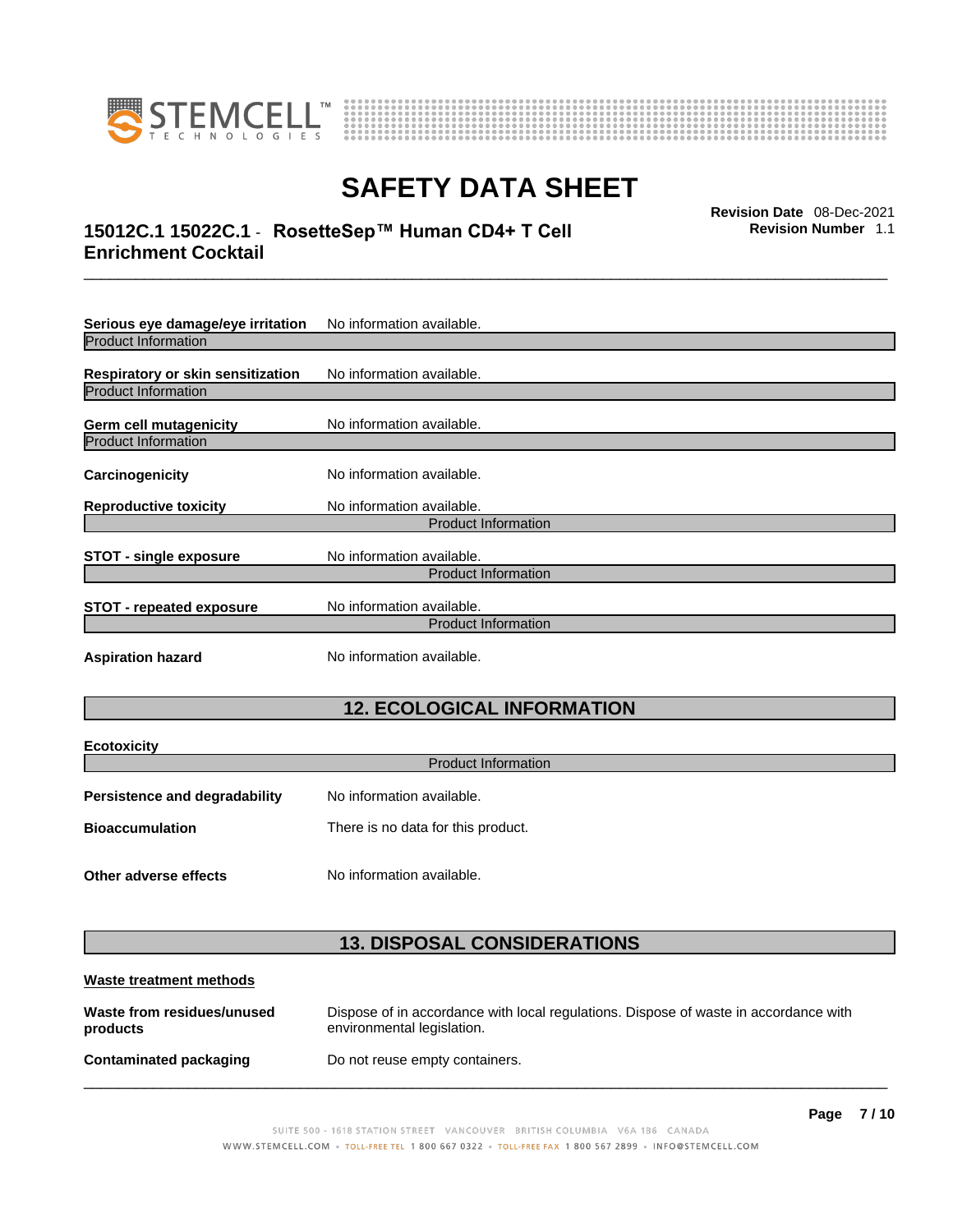



\_\_\_\_\_\_\_\_\_\_\_\_\_\_\_\_\_\_\_\_\_\_\_\_\_\_\_\_\_\_\_\_\_\_\_\_\_\_\_\_\_\_\_\_\_\_\_\_\_\_\_\_\_\_\_\_\_\_\_\_\_\_\_\_\_\_\_\_\_\_\_\_\_\_\_\_\_\_\_\_\_\_\_\_\_\_\_\_\_\_\_\_\_ **Revision Date** 08-Dec-2021 **15012C.1 15022C.1** - **RosetteSep™ Human CD4+ T Cell Enrichment Cocktail** 

### **14. TRANSPORT INFORMATION**

| <b>DOT</b>  | Not regulated |
|-------------|---------------|
| <u>TDG</u>  | Not regulated |
| MEX         | Not regulated |
| ICAO (air)  | Not regulated |
| IATA        | Not regulated |
| <b>IMDG</b> | Not regulated |
| RID         | Not regulated |
| <b>ADR</b>  | Not regulated |
| <b>ADN</b>  | Not regulated |

### **15. REGULATORY INFORMATION**

| <b>International Inventories</b> |                 |
|----------------------------------|-----------------|
| TSCA                             | Complies        |
| <b>DSL/NDSL</b>                  | Complies        |
| <b>EINECS/ELINCS</b>             | Complies        |
| ENCS                             | Does not comply |
| <b>IECSC</b>                     | Complies        |
| KECL                             | Complies        |
| PICCS                            | Complies        |
| AICS                             | Complies        |
|                                  |                 |

 **Legend:** 

 **TSCA** - United States Toxic Substances Control Act Section 8(b) Inventory

 **DSL/NDSL** - Canadian Domestic Substances List/Non-Domestic Substances List

 **EINECS/ELINCS** - European Inventory of Existing Chemical Substances/European List of Notified Chemical Substances

- **ENCS**  Japan Existing and New Chemical Substances
- **IECSC**  China Inventory of Existing Chemical Substances
- **KECL**  Korean Existing and Evaluated Chemical Substances
- **PICCS**  Philippines Inventory of Chemicals and Chemical Substances
- **AICS**  Australian Inventory of Chemical Substances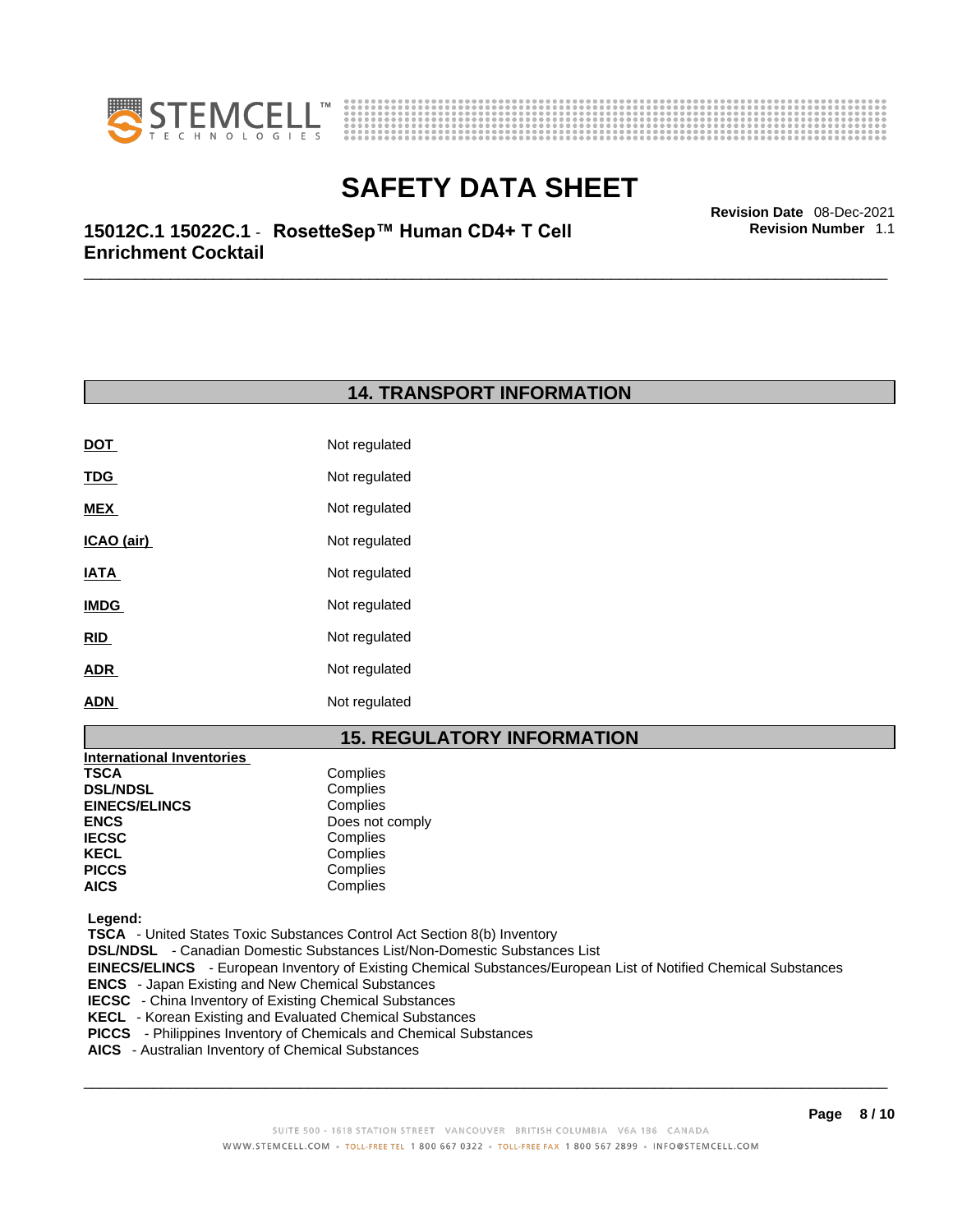



## \_\_\_\_\_\_\_\_\_\_\_\_\_\_\_\_\_\_\_\_\_\_\_\_\_\_\_\_\_\_\_\_\_\_\_\_\_\_\_\_\_\_\_\_\_\_\_\_\_\_\_\_\_\_\_\_\_\_\_\_\_\_\_\_\_\_\_\_\_\_\_\_\_\_\_\_\_\_\_\_\_\_\_\_\_\_\_\_\_\_\_\_\_ **Revision Date** 08-Dec-2021 **15012C.1 15022C.1** - **RosetteSep™ Human CD4+ T Cell Enrichment Cocktail**

**Revision Number** 1.1

### **US Federal Regulations**

#### **SARA 313**

Section 313 of Title III of the Superfund Amendments and Reauthorization Act of 1986 (SARA). This product does not contain any chemicals which are subject to the reporting requirements of the Act and Title 40 of the Code of Federal Regulations, Part 372.

### **CWA** (Clean Water Act)

This product does not contain any substances regulated as pollutants pursuant to the Clean Water Act (40 CFR 122.21 and 40 CFR 122.42).

#### **CERCLA**

This material, as supplied, does not contain any substances regulated as hazardous substances under the Comprehensive Environmental Response Compensation and Liability Act (CERCLA) (40 CFR 302) or the Superfund Amendments and Reauthorization Act (SARA) (40 CFR 355). There may be specific reporting requirements at the local, regional, or state level pertaining to releases of this material.

#### **US State Regulations**

#### **California Proposition 65**

This product does not contain any Proposition 65 chemicals.

### **U.S. State Right-to-Know Regulations**

#### **US State Regulations**

| Chemical name            | New Jersey | <b>Massachusetts</b> | Pennsylvania |
|--------------------------|------------|----------------------|--------------|
| Water                    |            |                      |              |
| 7732-18-5                |            |                      |              |
| Sodium Phosphate Dibasic |            |                      |              |
| 7558-79-4                |            |                      |              |

#### **U.S. EPA Label Information**

#### **EPA Pesticide Registration Number** Not applicable